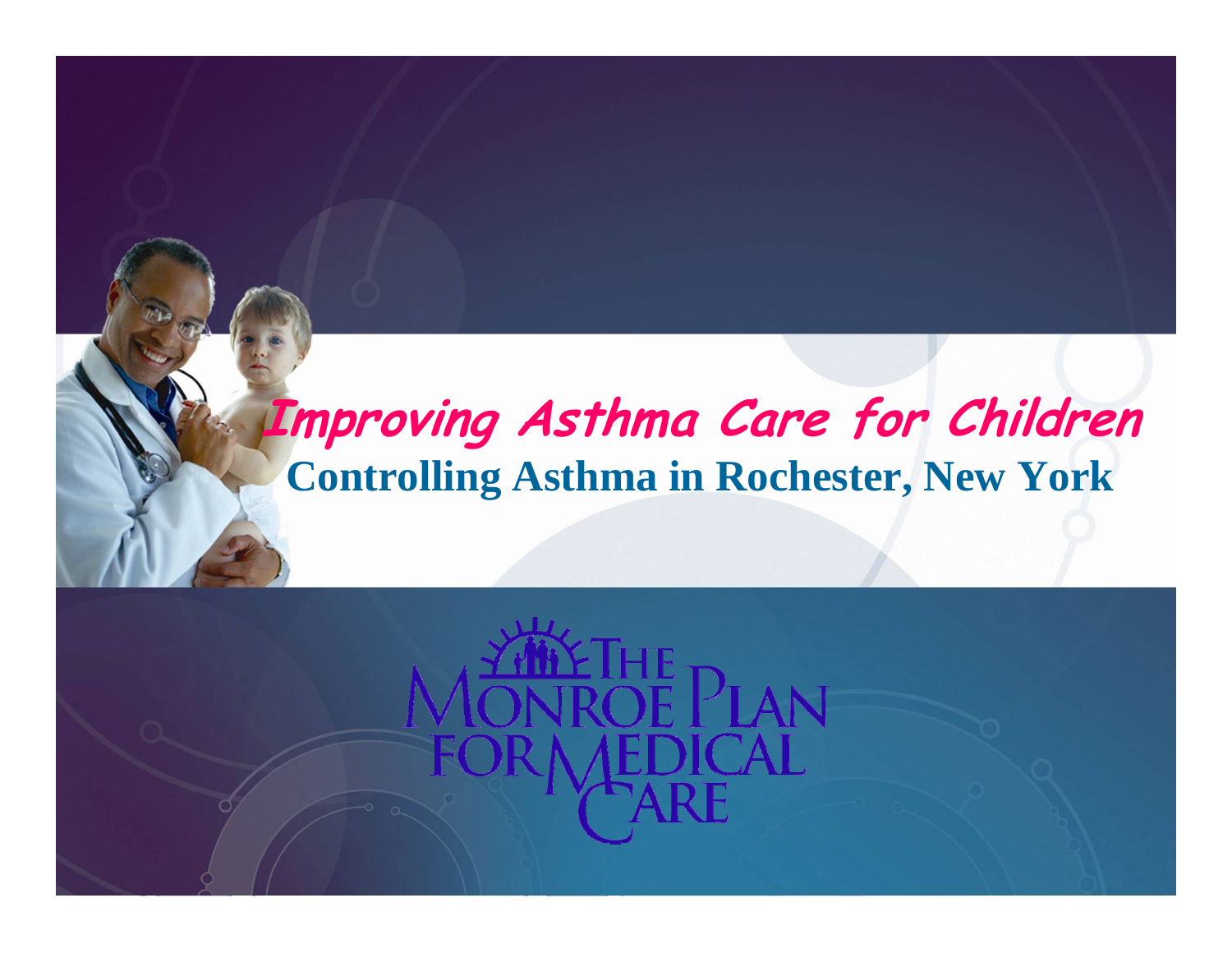## *Improving Asthma Care for Children* **Controlling Asthma in Rochester, New York**

#### **Monroe Plan serves over 99,000 lives in 13 counties in upstate New York**

•A mix of both rural and urban communities

#### **Monroe Plan began work to refine its' asthma management approach:**

- $\bullet$  Asthma Incidence in Monroe Plan service area: Total of 5633 children (< 19 with any asthma diagnosis in the last 12 months)
	- This population is mainly low income insured through Medicaid Managed Care or Child Health Plus
- $\bullet$  Initial efforts to support this population resulting in successful collaboration with local partners: ViaHealth and the local asthma coalition

#### **Monroe Plan was awarded a grant by the RWJ:**

- •Program started in Upstate New York (Rochester) in 2001
- $\bullet$ Led by Monroe Plan in collaboration with ViaHealth & local coalition

#### **After pilot grant funding, the project was sustained through Monroe Plan**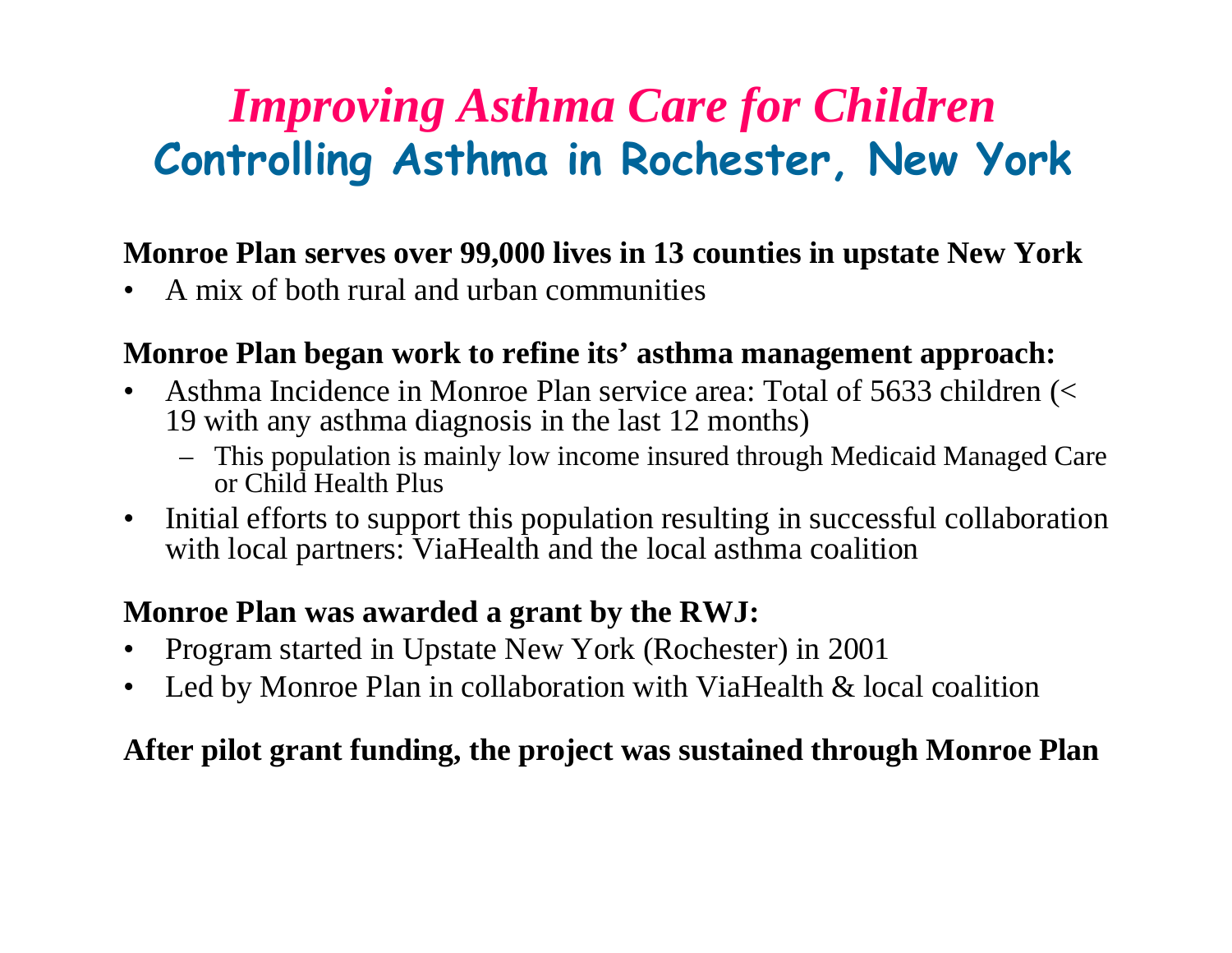## *Improving Asthma Care for Children* **Controlling Asthma in Rochester, New York**

#### $\bullet$ **Our goals:**

- To improve the identification, diagnosis of children with asthma
- To support patients/family in better managing the disease
- To coordinate care in primary & specialty care, home and school settings
- To improve quality of life and functional status
- To improve collaboration and coordination among providers
- To increase utilization rates and patterns of effective care
- To identify system-wide changes that can be sustained

#### •**Program Components:**

- Provider education for primary care providers regarding NHLBI-based Community Practice Guidelines
- Diversion of moderate to severe patients to specialty care
- Outreach & Case Management
	- Bilingual and Culturally Appropriate Services
	- Transportation and support to ensure patient attended appointments
	- Home-based support and education
	- Integrating disease, treatment, care, and benefit information
	- Home assessment & education/intervention to mitigate triggers
- Community partnership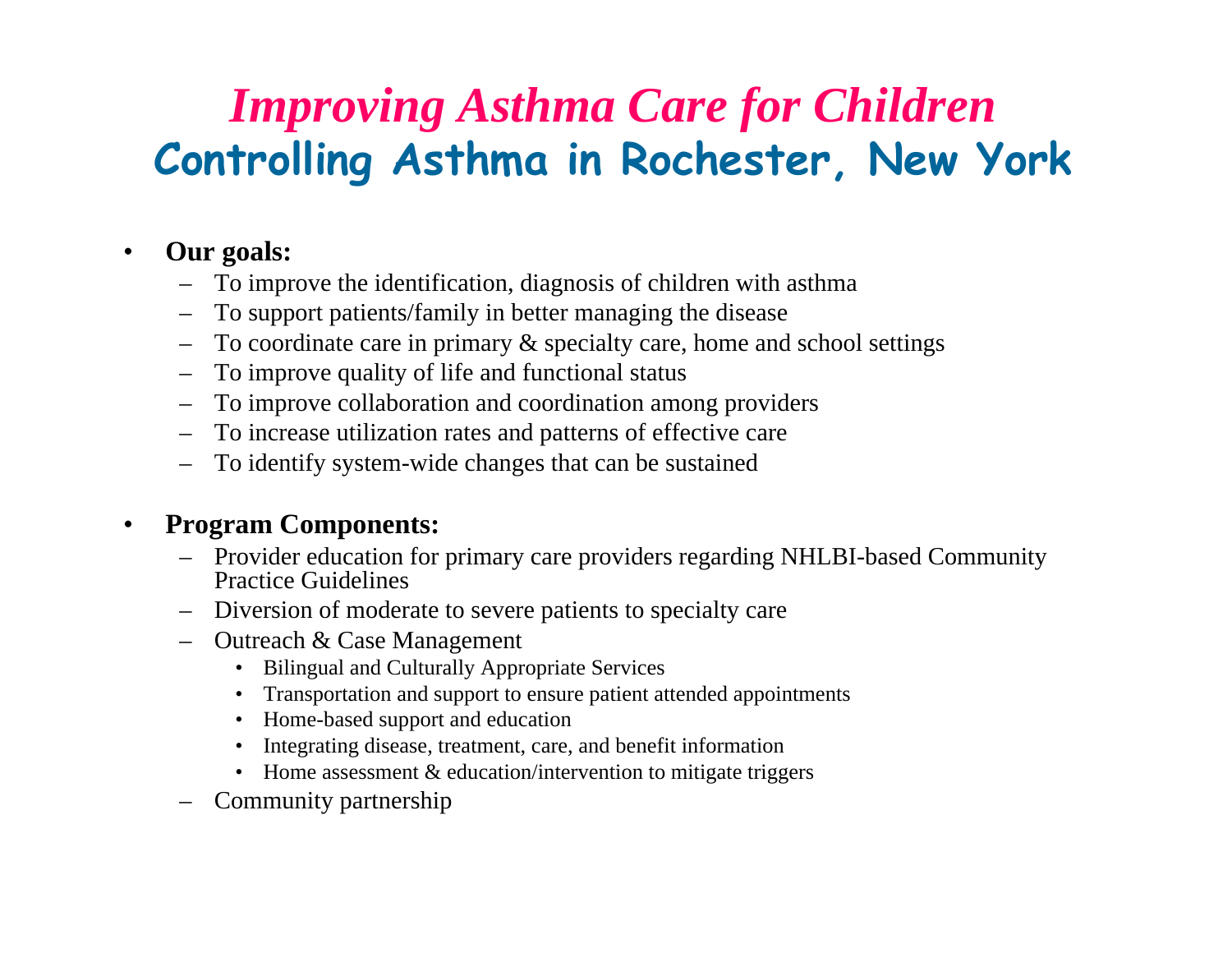#### *Improving Asthma Care for Children* **- The Key Drivers in Action**

#### 9 **Effective Leaders & Champions**

• Joe Stankaitis, CMO; Bob Thompson, CEO; Monroe Plan Board of Directors

#### 9 **Strong Community Ties**

• Hired & trained local people to meet patient needs, promoted program through Health Fairs & community events & Partnerships with providers & Rochester Outreach Workers Association, provided culturally competent education

### 9 **High-Performing Collaborations**

• ViaHealth System, NYS DOH, Preferred Care (Competitor), Regional Community Asthma Network of the Finger Lakes, School Nurses

### 9 **Integrated Health Care Services**

- Monthly meetings, data sharing enabled coordination of care delivery and communication across all partners
- Model for Improvement: PDSA Cycles facilitated learning and sharing

### 9 **Tailored Environmental Interventions**

• Home assessment, trigger identification & mitigation: supplies and education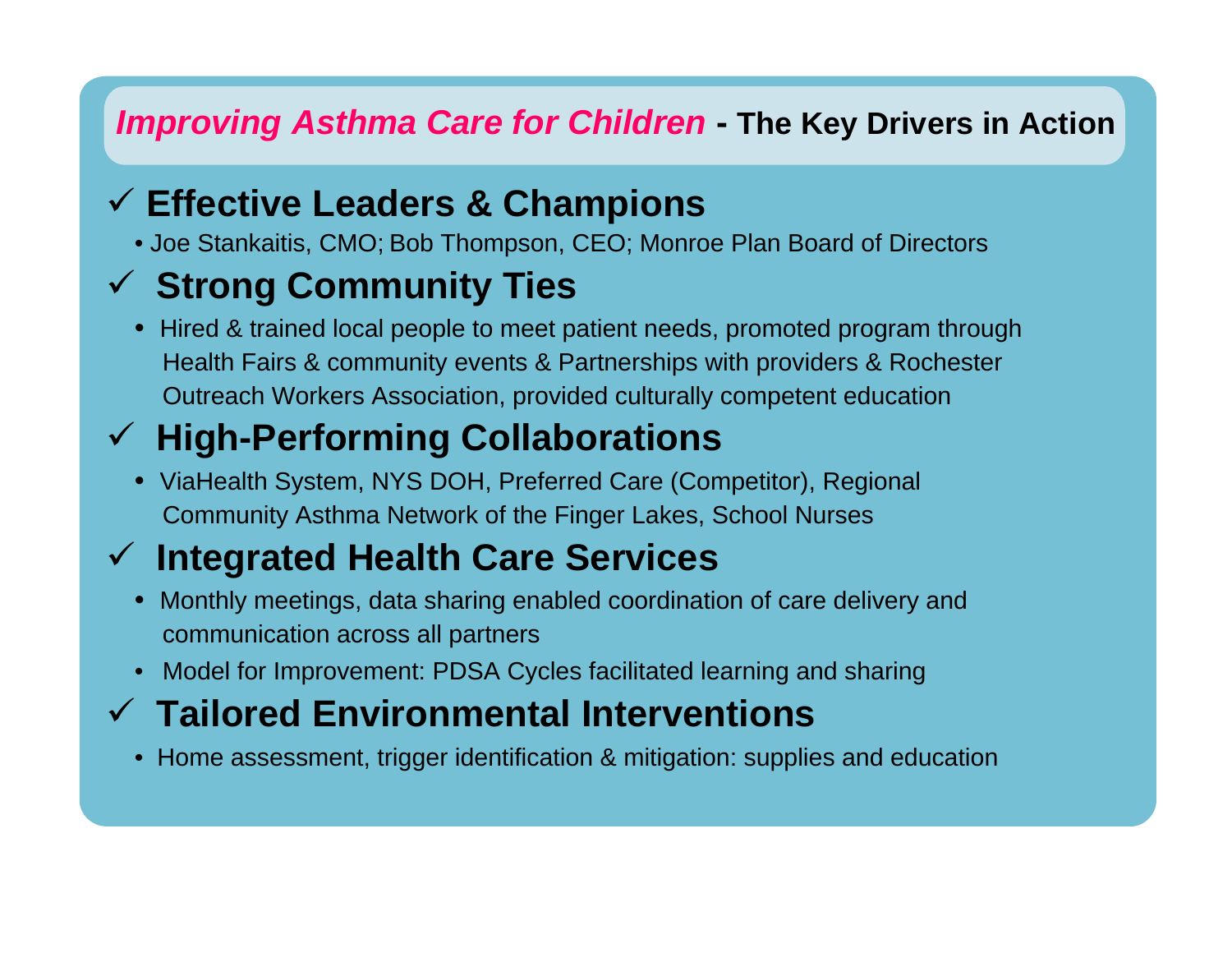## **Building the System**

- **Step 1 –** Identifying Leaders
- **Step 2 –** Recruiting Partners passion!
- **Step 3 –** Apply CHCS BCAP Typology to plan interventions
- **Step 4 –** Use the Improvement Model to learn and stay flexible
- **Step 5 –** Measure results, stay focused on aim and modify approach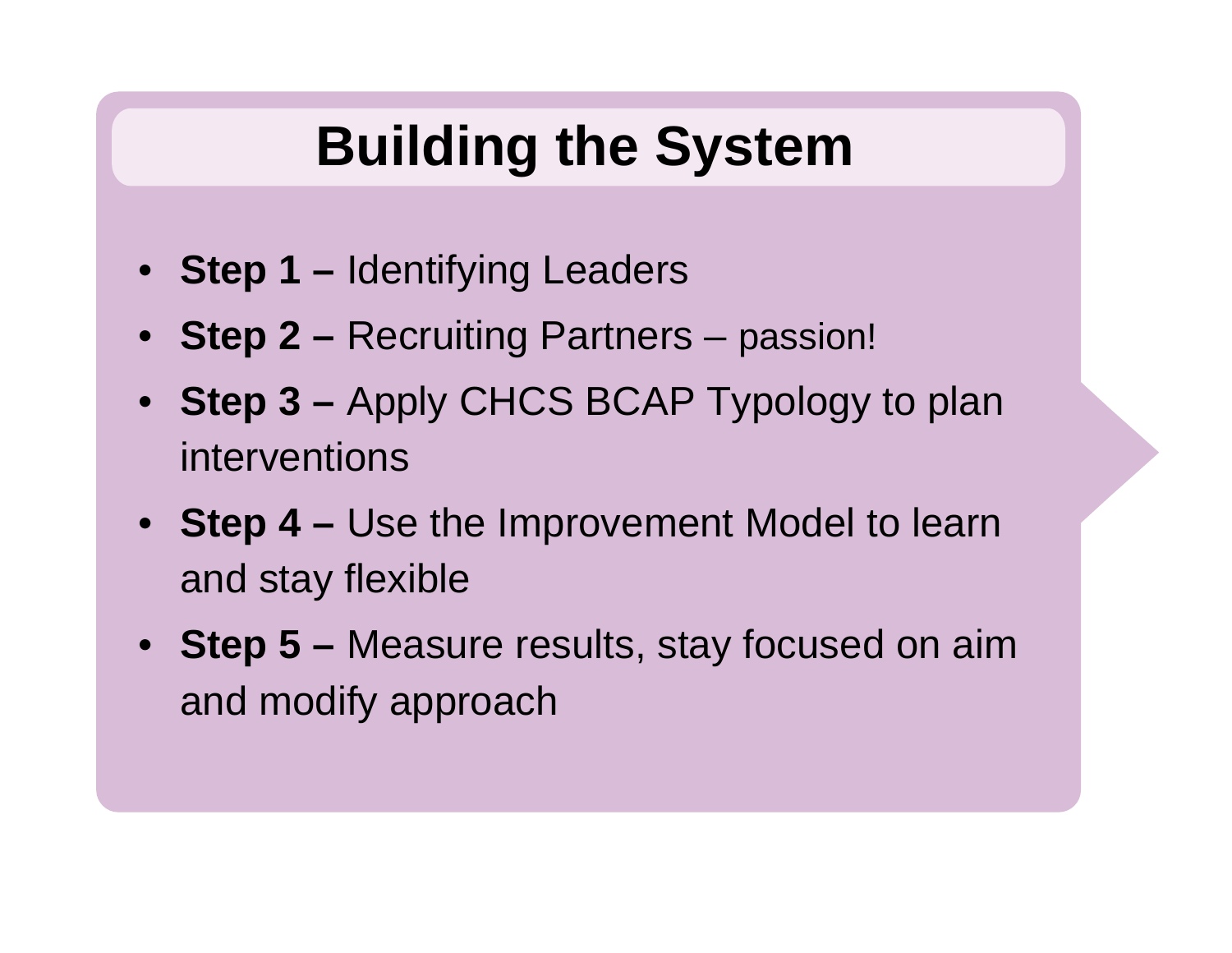## **Getting Results – Evaluating the System**

- • **Identifying Goals - Process & Health Outcomes:**
	- Improve quality of life and decrease cost of care
- •**Where You Started –** Show Baseline
- $\bullet$  **Defining the Measures and Methods** 
	- **–** The Improvement Model & PDSA Cycles
- **The Results You Can Demonstrate** 
	- Regularly review performance
- • **Using the Data**
	- Frequent meetings with all involved to share performance & focus on learnings to modify moving forward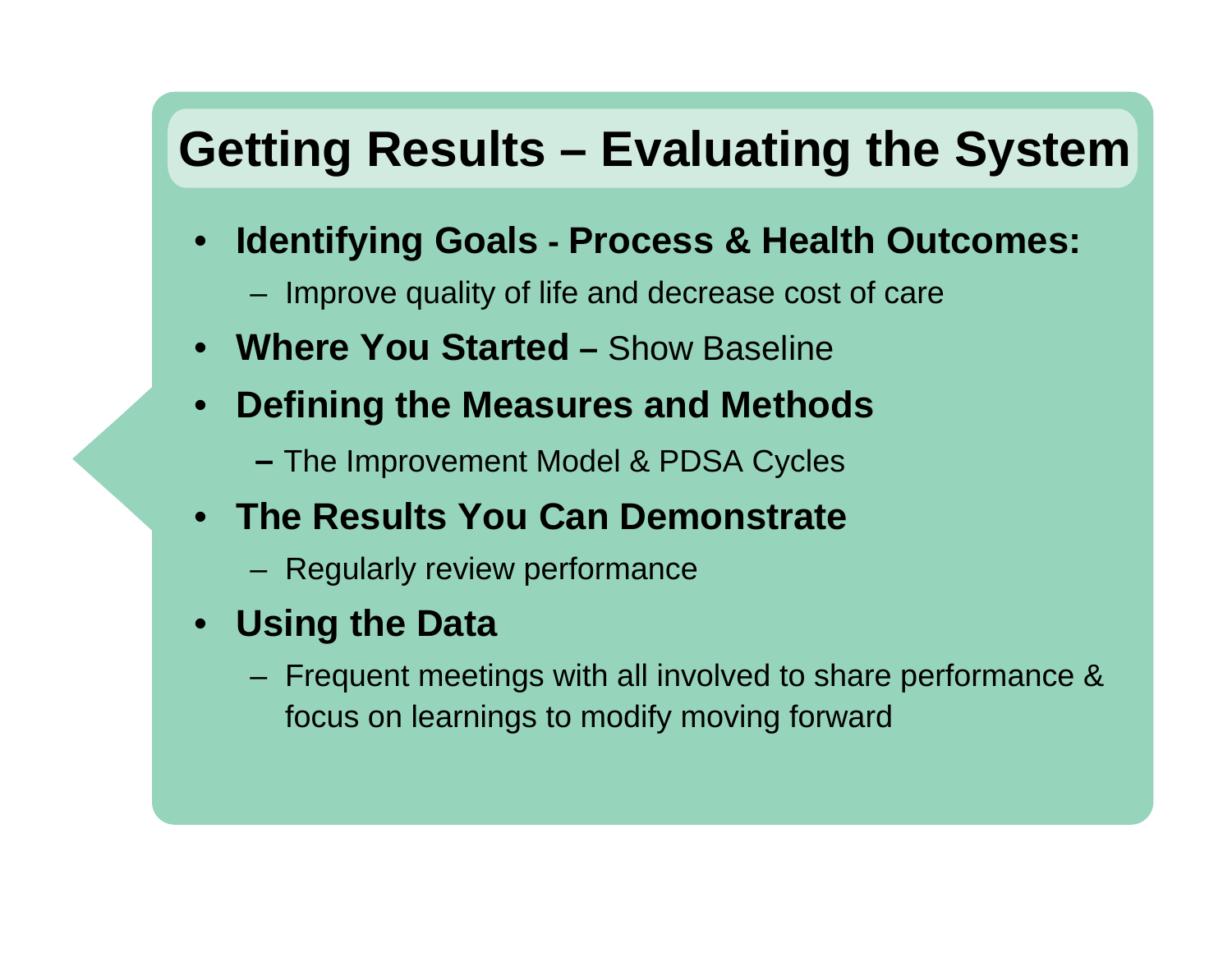## **Monroe Plan: Improving Asthma Care for Children Monroe Plan: Improving Asthma Care for Children Monroe Plan: Improving Asthma Care for Children Key Process and Health Outcome Goals Key Process and Health Outcome Goals**

### **Process Outcome Goals**

- •Appropriate Use of Asthma Medications
- •Primary and Specialty Care Visit Rates

### **Health Outcome Goals**

- •Decreased Disease Burden
- •Improved Quality of Life
- •Enhanced Health Status
- $\bullet$ Reduced Inpatient and ED visits
- •Positive Return on Investment

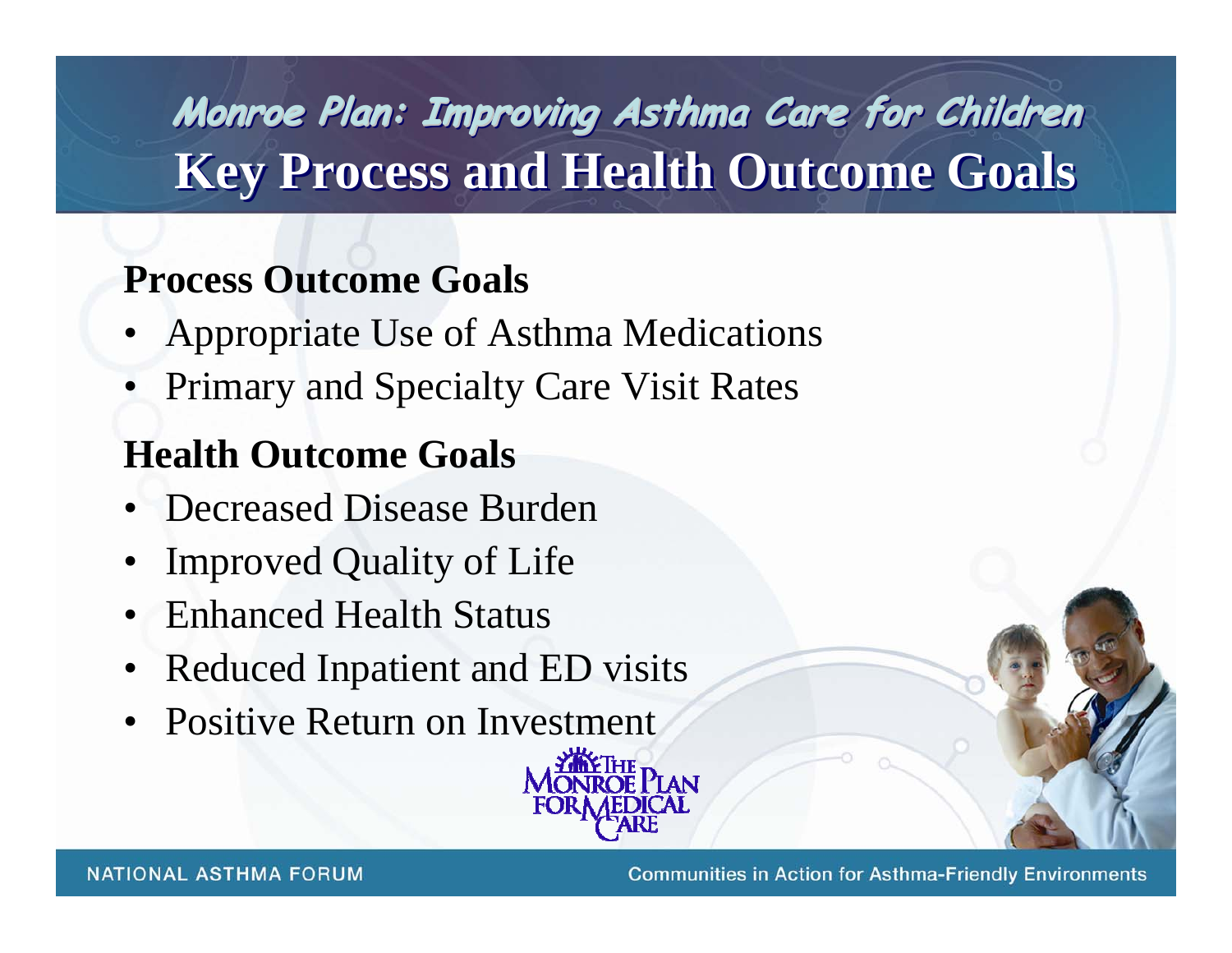**Use of Appropriate Asthma Medications**

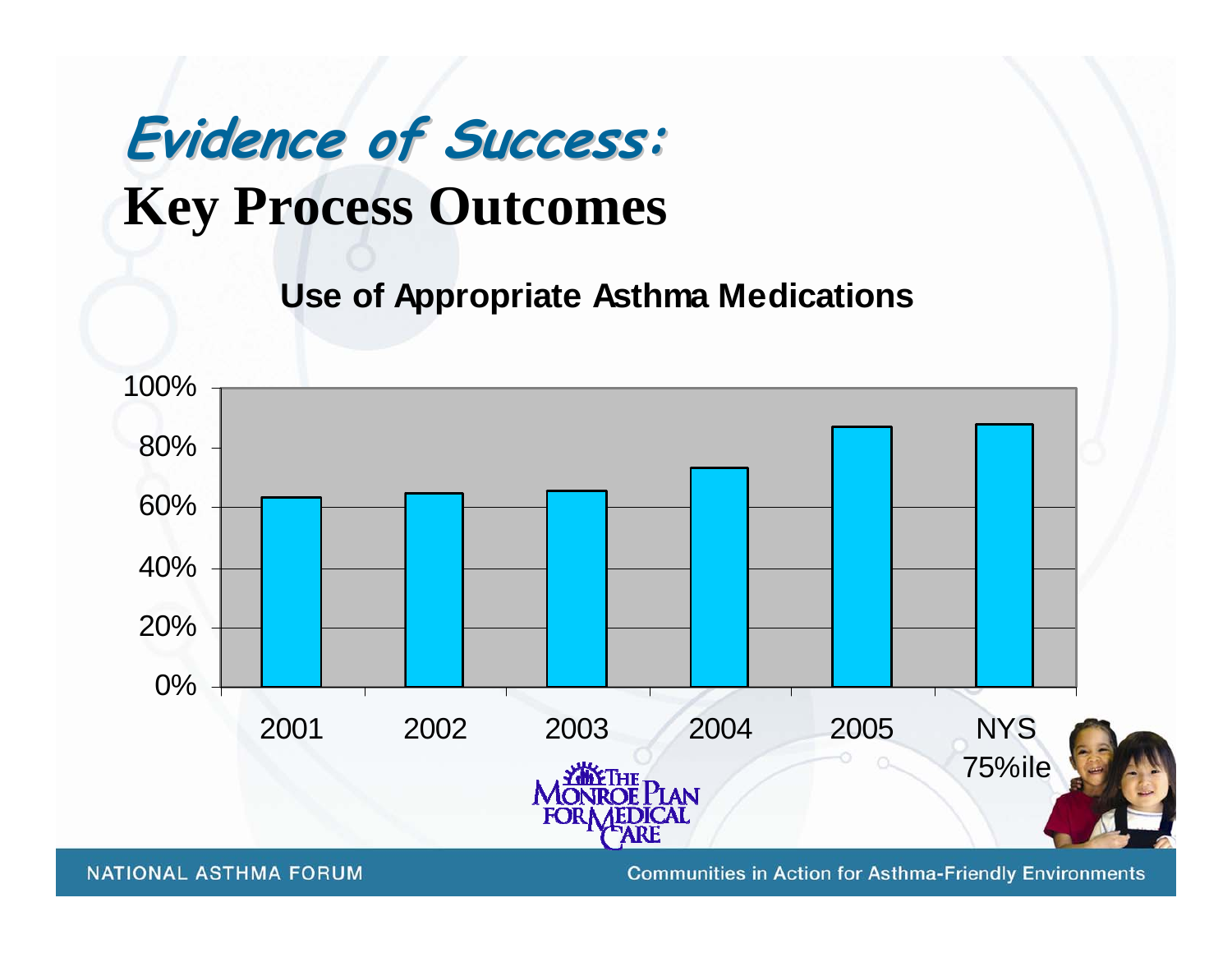## **Improving Asthma Care for Children Improving Asthma Care for Children Key Health Outcomes**



**NATIONAL ASTHMA FORUM**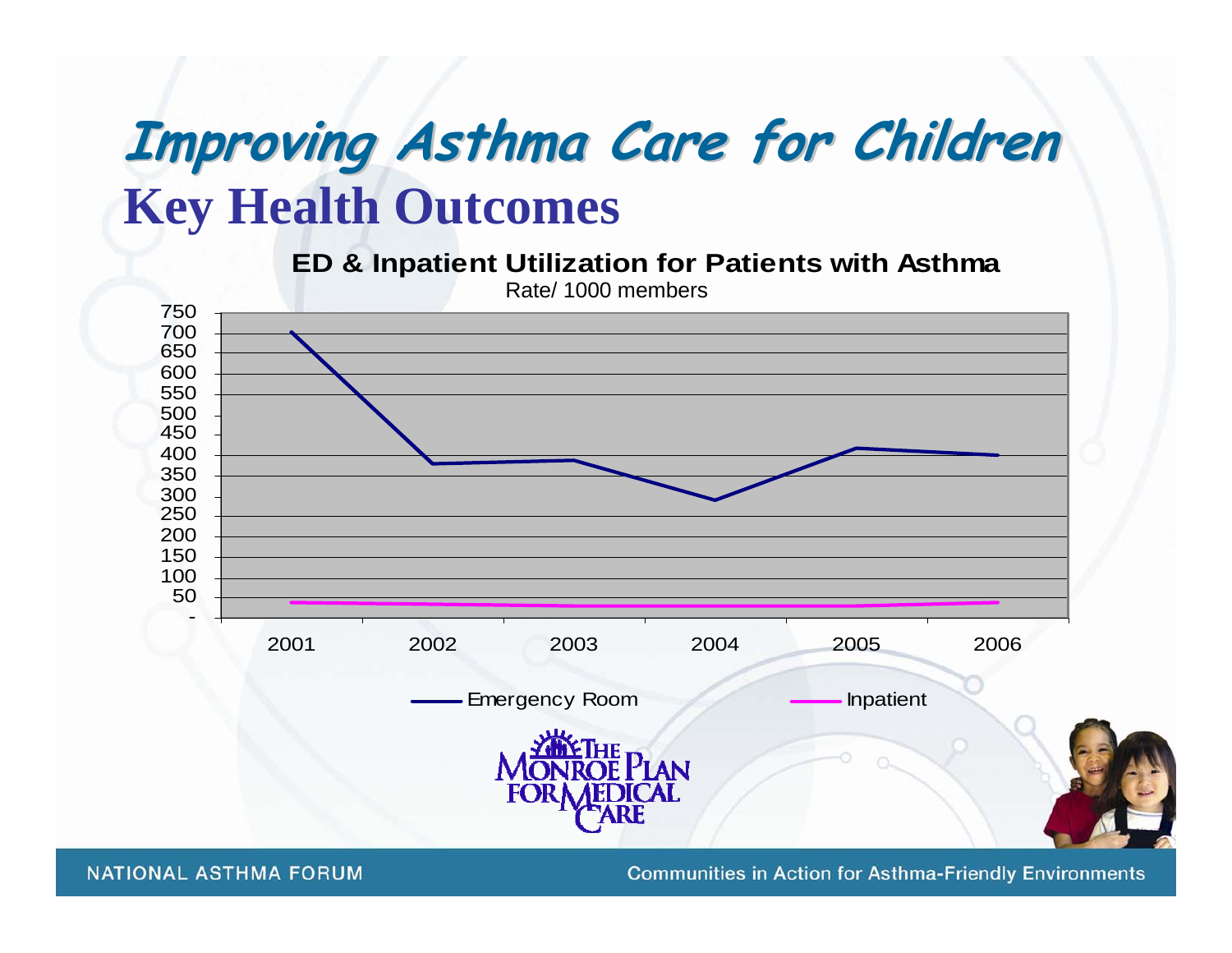# **Improving Asthma Care for Children Improving Asthma Care for Children Key Health Outcomes**

**Primary & Specialt y Care Utilization for Patients with** 



**NATIONAL ASTHMA FORUM**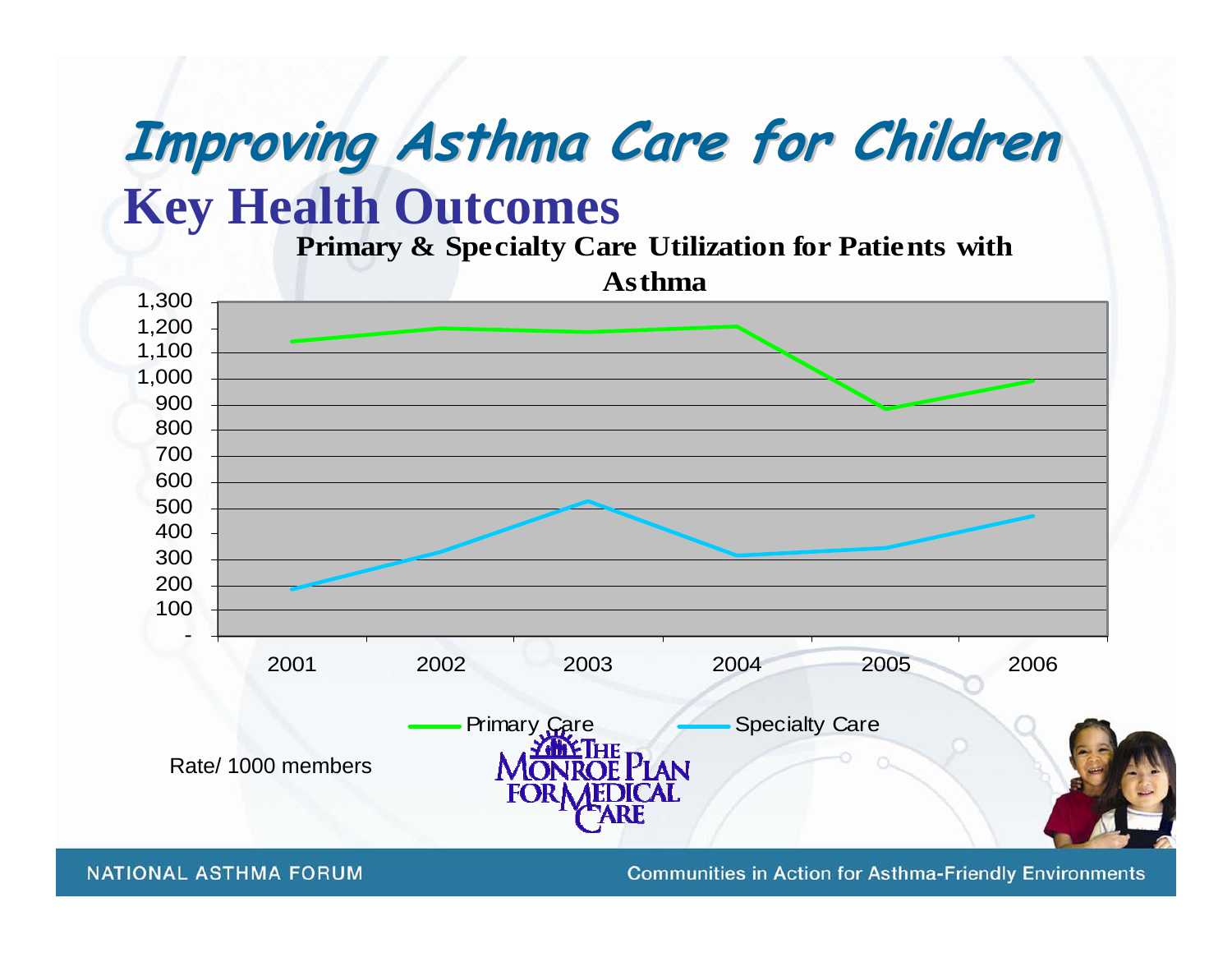

**NATIONAL ASTHMA FORUM**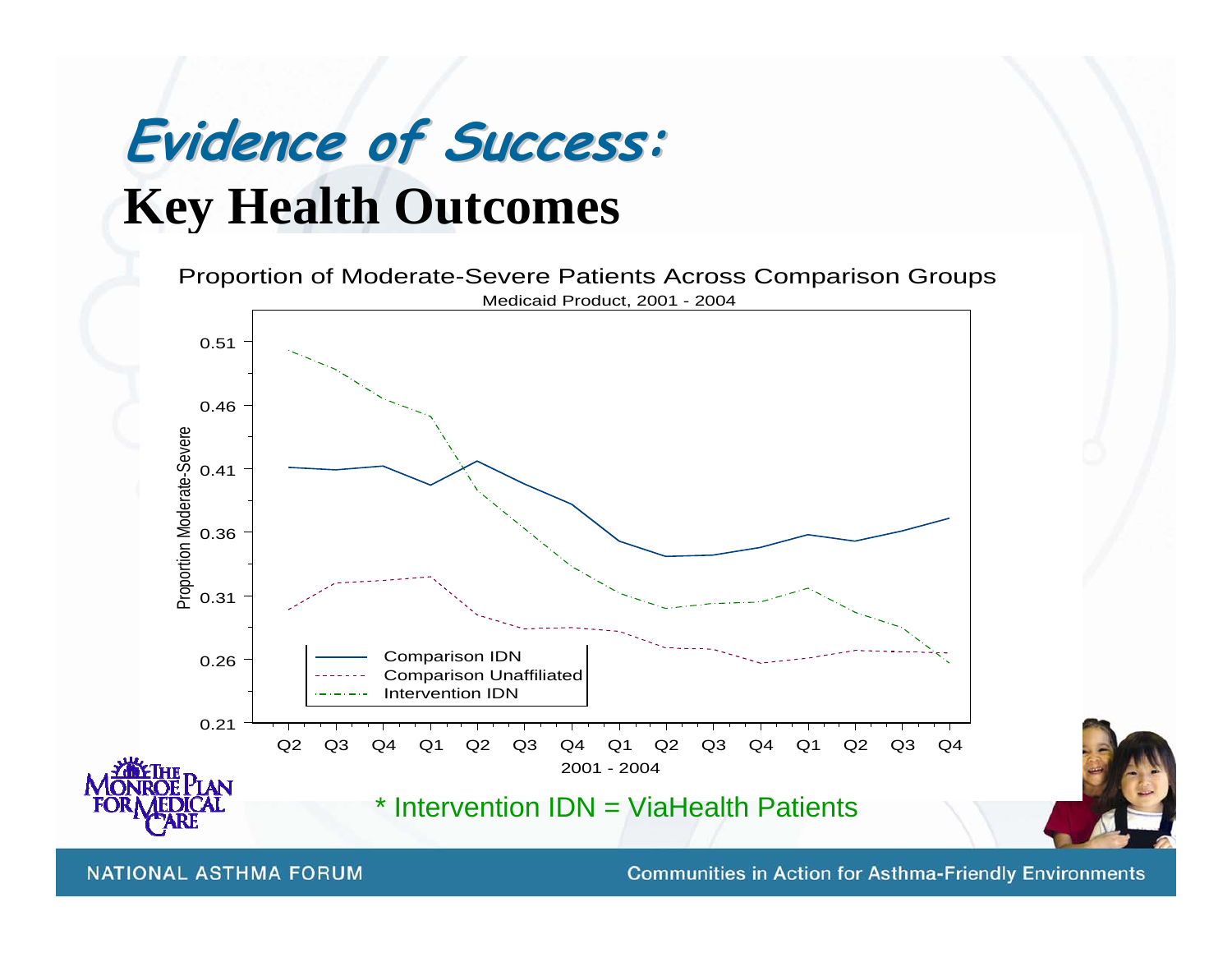**ITG Survey Scale: Control of Daytime Symptoms**

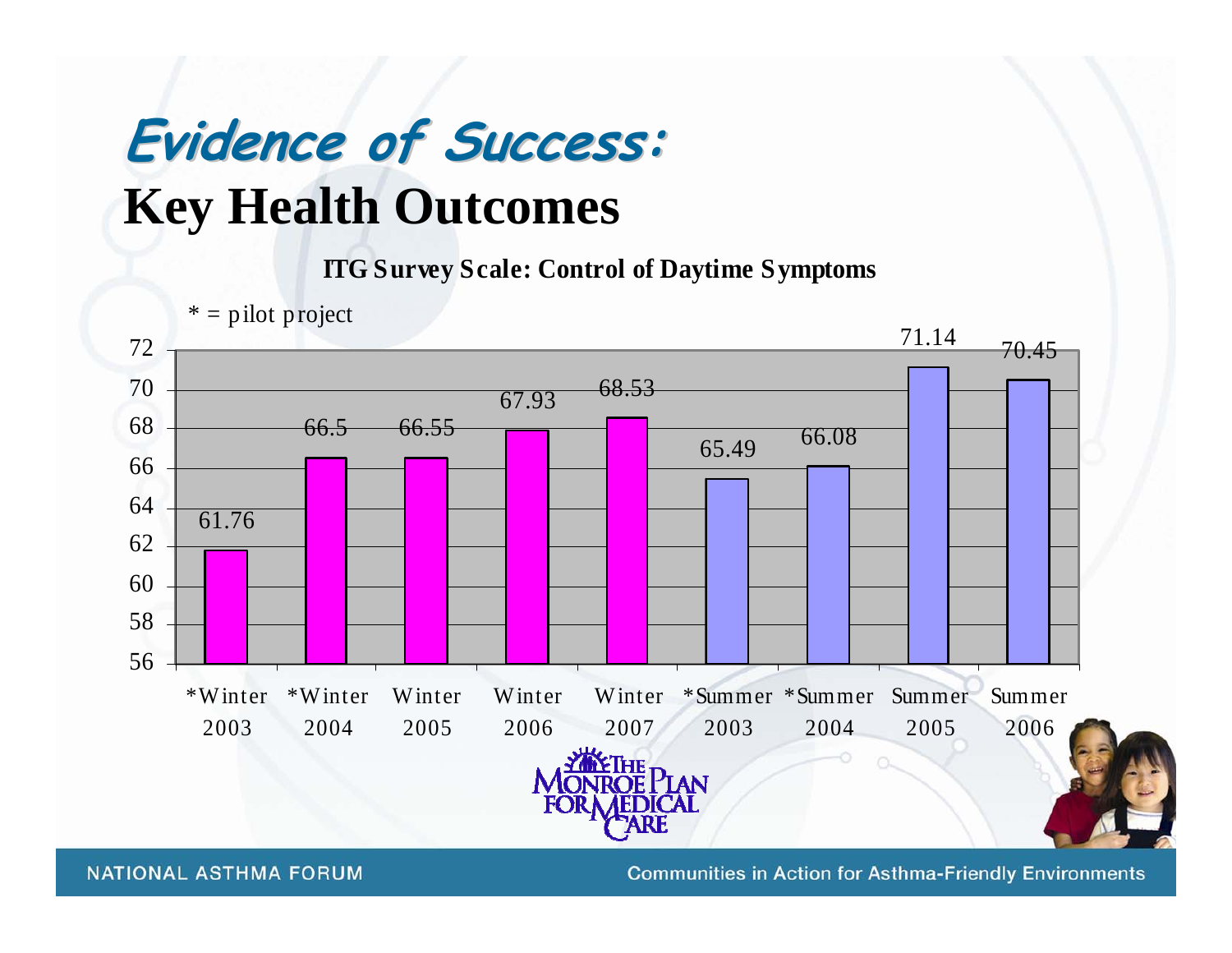**ITG Survey Scale: Control of Nighttime Symptoms**



**NATIONAL ASTHMA FORUM**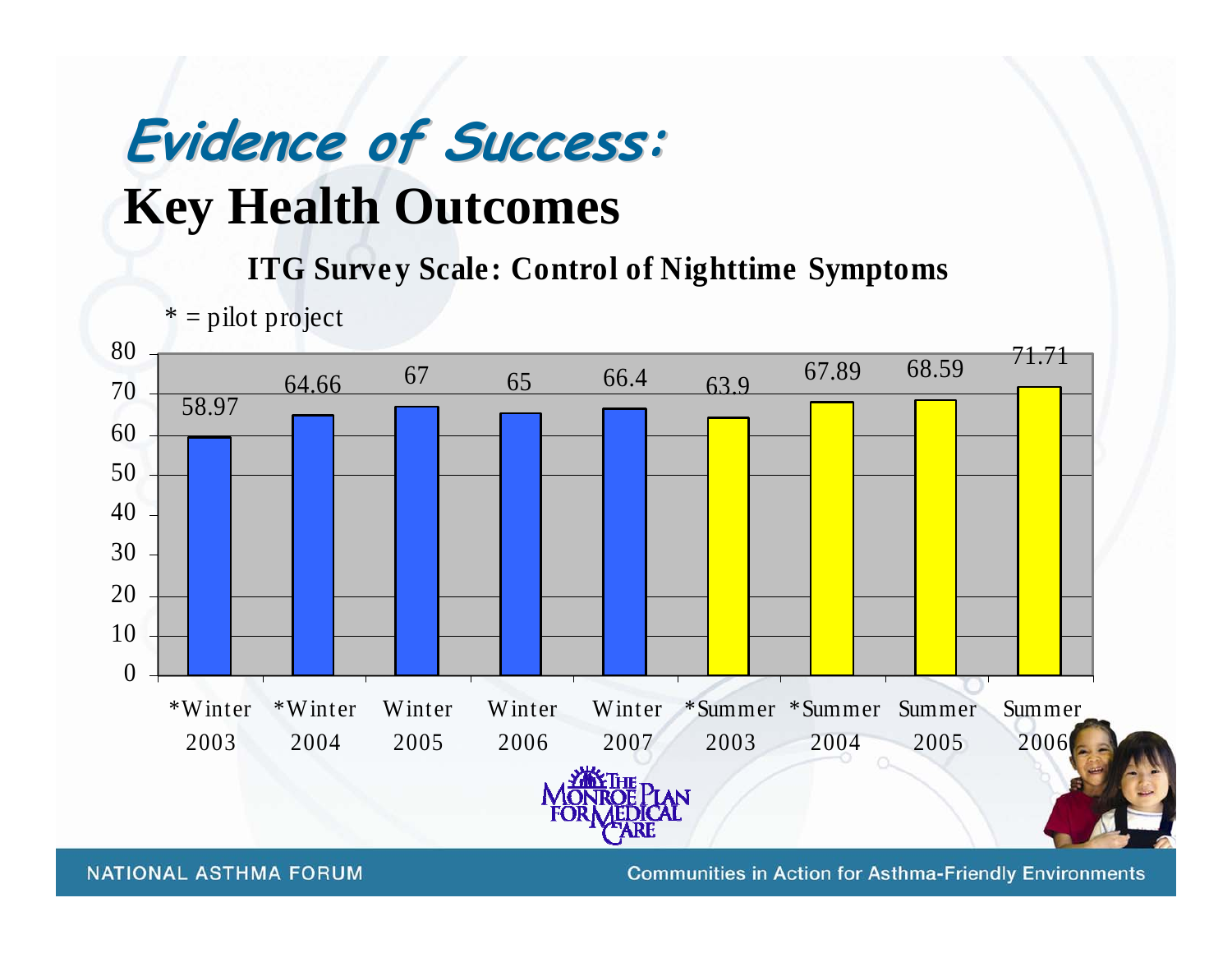**ITG Surve y Scale : De cre ase d Functional Limitations**



**NATIONAL ASTHMA FORUM**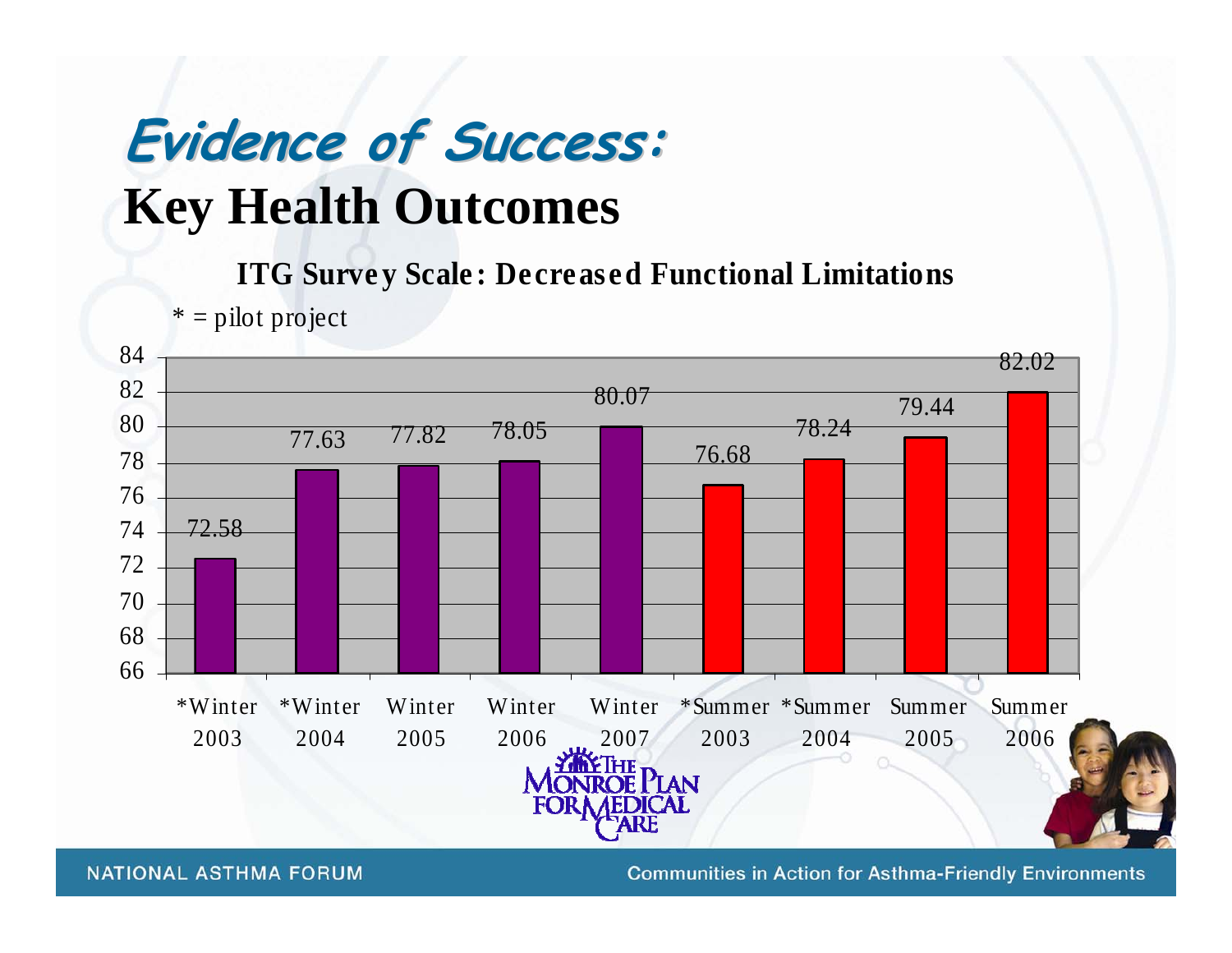**ITG Survey Scale : Optimal Family Life** 

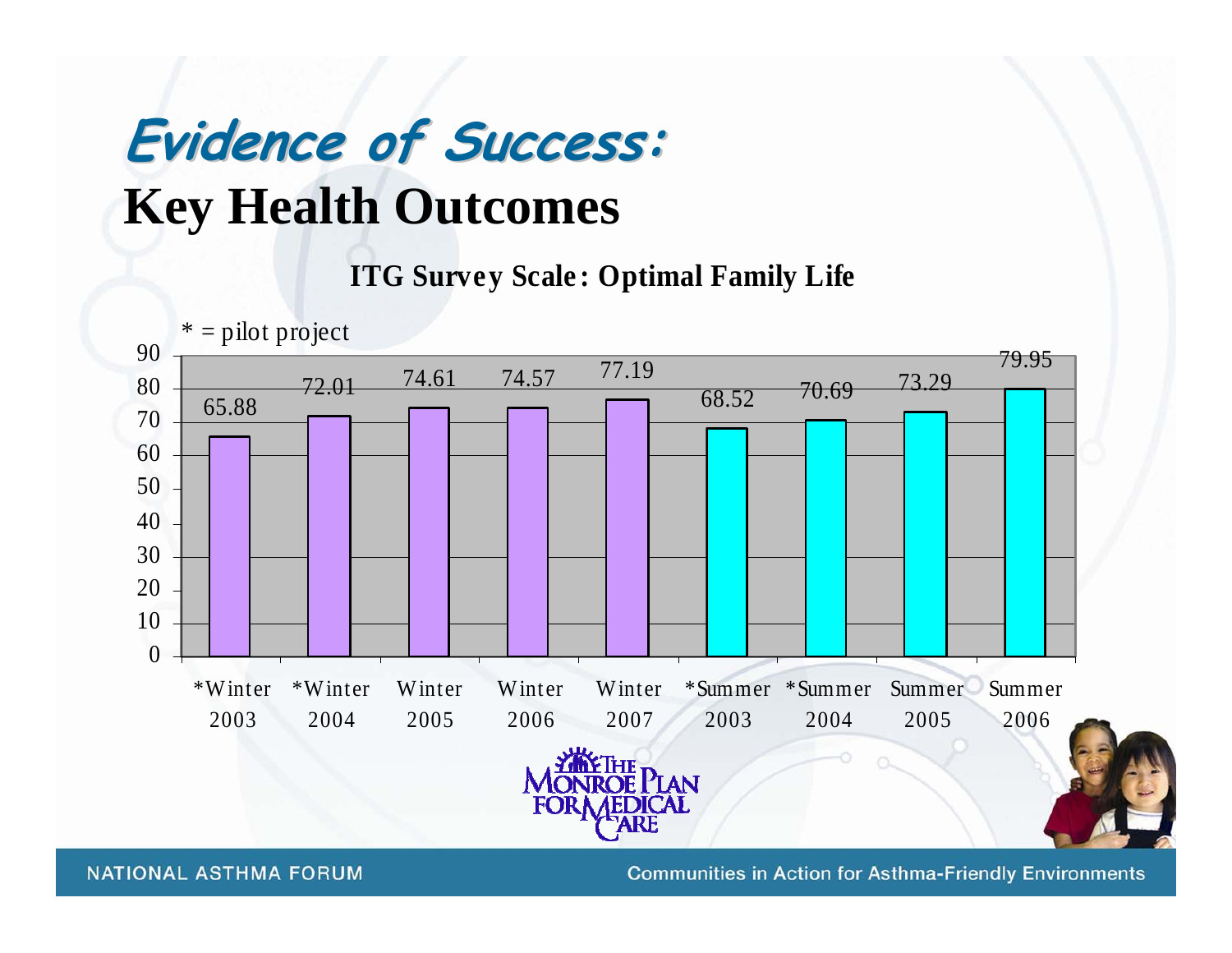**ITG Survey Scale: Decreased Inhaler Interference**

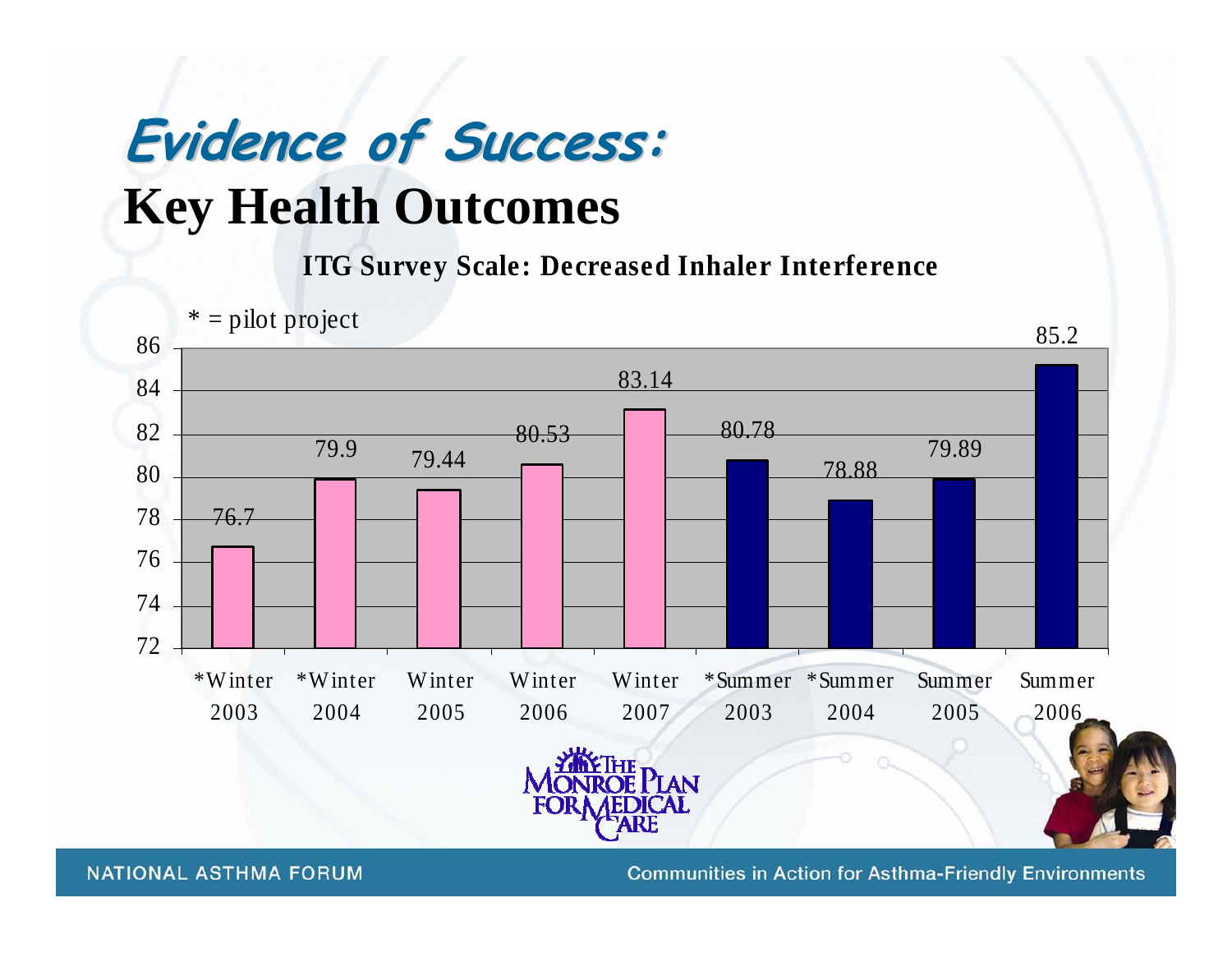## **Resourcing the System**

#### •**Major costs are…**

- PMPM Cost Trend 1.1% for children with asthma
- PMPM Cost Trend of 6.4% for Overall MMC/SCHIP Populations
- Reduced Trend = \$ 402,000 Savings Off of Trend
- Program Cost (Development and Operations) = \$ 272,000
- •**Ratio**

(Pre-Program Medical Costs) – (Post-Program Medical Costs) Program Costs

> $$402,000 = 1.48$ \$ 272,000

#### •**Resource plan**

- Secured new dollars through RWJ Grant
- Demonstrated 1.48 ROI
- Continued program through dedication of Quality Incentive funds received from NYSDOH and allocated by Board of Directors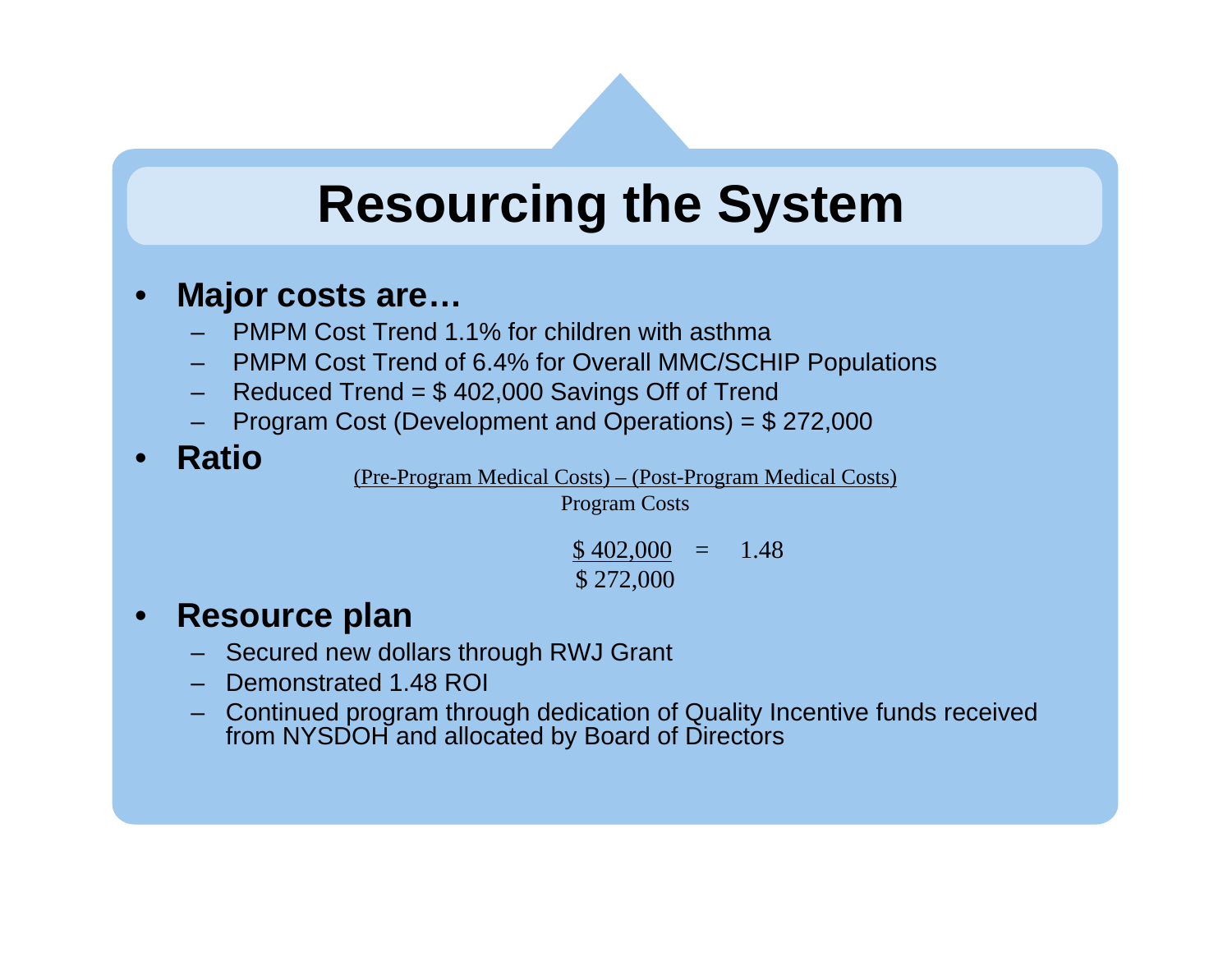## **Epiphanies – Making it Last**

#### **Building the System**

• Single most important lesson about building a sustainable program – Committed leadership with sustained focus on quality improvement

#### **Elements of the System - Key Drivers in Action**

• Single most important lesson about the connection between the key drivers and sustainability – Connection to partners & community enabled program development to meet real needs and decrease barriers to good care

#### **Getting Results - Evaluating the System**

• Single most important lesson about the connection between evaluation and sustainability – Stay focused on performance to enable program modification

#### **Financing the System**

• Single most important lesson about the connection between financing and sustainability - capture pilot data and build business case to support sustaining and expanding the program